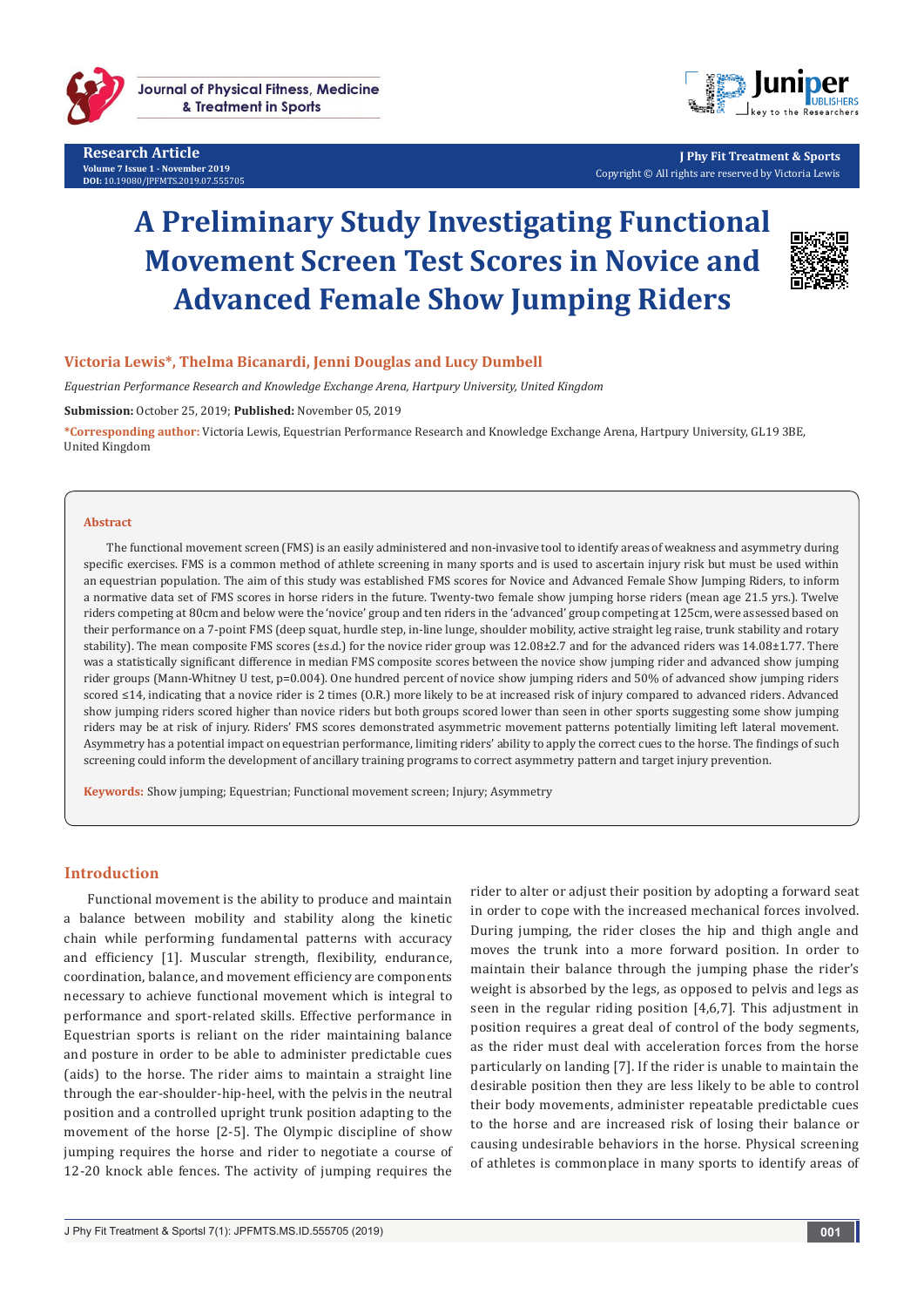weakness or functional insufficiencies. Screening can inform coaches and physiotherapists to actualize their interventions to enhance performance and prevent injuries. The British Equestrian Federation's Long Term Participant Development model suggests that riders' body alignment and functional stability patterns should be regularly tested, yet a standardized, quantitative and valid measure has yet to be fully investigated within this population [8].

The Functional Movement Screen (FMS) is a simple measure to identify asymmetry in a person's basic functional movements. It was designed to assess muscle flexibility, strength, imbalances and general movement proficiency using a range of performance tests. It also identifies deficits related to proprioception, mobilization, stabilization and pain within the prescribed movement patterns [9]. It is a screening process growing in popularity due to it being a rapid, non-invasive measure to identify potential injury risk [10]. The screen consists of seven different functional movements that assess trunk and core strength and stability, neuromuscular coordination, asymmetry in movement, flexibility, acceleration, deceleration, and dynamic flexibility [11]. The FMS measures the quality of the movement based on specific criteria that allow the evaluator to use quantitative values for the movement on a scale of 0-3. The FMS focusses on the efficiency of movement patterns rather than the quantity of repetitions performed. It has been used as a tool for injury prevention [12,13] and composite scores of 14 or below has proven to be a valid indicator of injury risk among elite athletes. Research also indicates that the FMS demonstrates moderate-to-excellent inter- and intra-rater agreement for most of the assessment protocols [14,15]. Used the FMS to test female colligate riders and established a mean composite score of 14.15±1.9, suggesting that this population maybe be at risk of an injury. Riders are at risk of acute injuries whilst handling horses, as a result of falling off the horse when riding [16-18] and is considered one of the most dangerous sports with a hospital rate of 49 hospital visits for every 1000 hours of riding. Long term injuries resulting in chronic pain is seen in 76-100% of riders [19,20] therefore the use of a screen tool to identify poor functional movement that may result in injury such the FMS may be useful in the equestrian population. Although equestrian sports science is an emerging field, evidence-based data on discipline-specific screening are still limited in the equestrian population. Therefore, the aim of this study is to establish FMS scores for novice show jumping riders compared to advance show jumping riders.

## **Methods**

## **Participants**

Twenty-two female show jumping riders took part in this study (mean age 21.5yrs.). The participant criteria were riders competing at 80cm and below will integrate the 'novice group' and riders competing at 125cm and above will integrate the 'advanced group'. Participants were a convenience sample of volunteers that met the inclusion criteria. Inclusion criteria required all participants to be at least eighteen years of age, injury free and not experiencing pain at the start of the protocol. The experimental protocols received Institutional Ethics Committee Approval and informed written consent was obtained from all participants.

## **Testing procedures**

Riders were familiarized with the test protocols using verbal guidelines and visual demonstrations, which allowed for some cueing and ensured riders, were aware of the requirements of each movement task. All participants were advised to report for testing rested (i.e. having performed no strenuous exercise in the preceding 24 hours), hydrated and at least 3 hours following the consumption of a light carbohydrate-based meal (Winter et al. 2007). [21] Participants were required to perform the procedures with no prior warm up or physical activity, to increase the validity of the results.

## **Functional Movement Screen**

Participants were screened using the seven-point functional movement screening protocol described [9,12]. Each participant performed 7 different functional movements:

a) the deep squat which assesses bilateral, symmetrical, and functional mobility of the hips, knees and ankles,

b) the hurdle step which examines the body's stride mechanics during the asymmetrical pattern of a stepping motion,

c) the in-line lunge which assesses hip and trunk mobility and stability, quadriceps flexibility, and ankle and knee stability,

d) shoulder mobility which assesses bilateral shoulder range of motion, scapular mobility, and thoracic spine extension.

e) the active straight leg raises which determines active hamstring and gastroc-soleus flexibility while maintaining a stable pelvis,

f) the trunk stability push-up which examines trunk stability while a symmetrical upper-extremity motion is performed, and

g) the rotary stability test which assesses multi-plane trunk stability while the upper and lower extremities are in combined motion' [12].

After each movement, a score was given to the movement based on specific FMS criteria by a qualified sports therapist. A score of 3 indicated that the movement was completed both pain-free and without compensation. A score of 2 indicated that the movement was completed pain-free but with some level of compensation or aid, and a score of 1 indicated that the participant could not perform the movement. A score of 0 was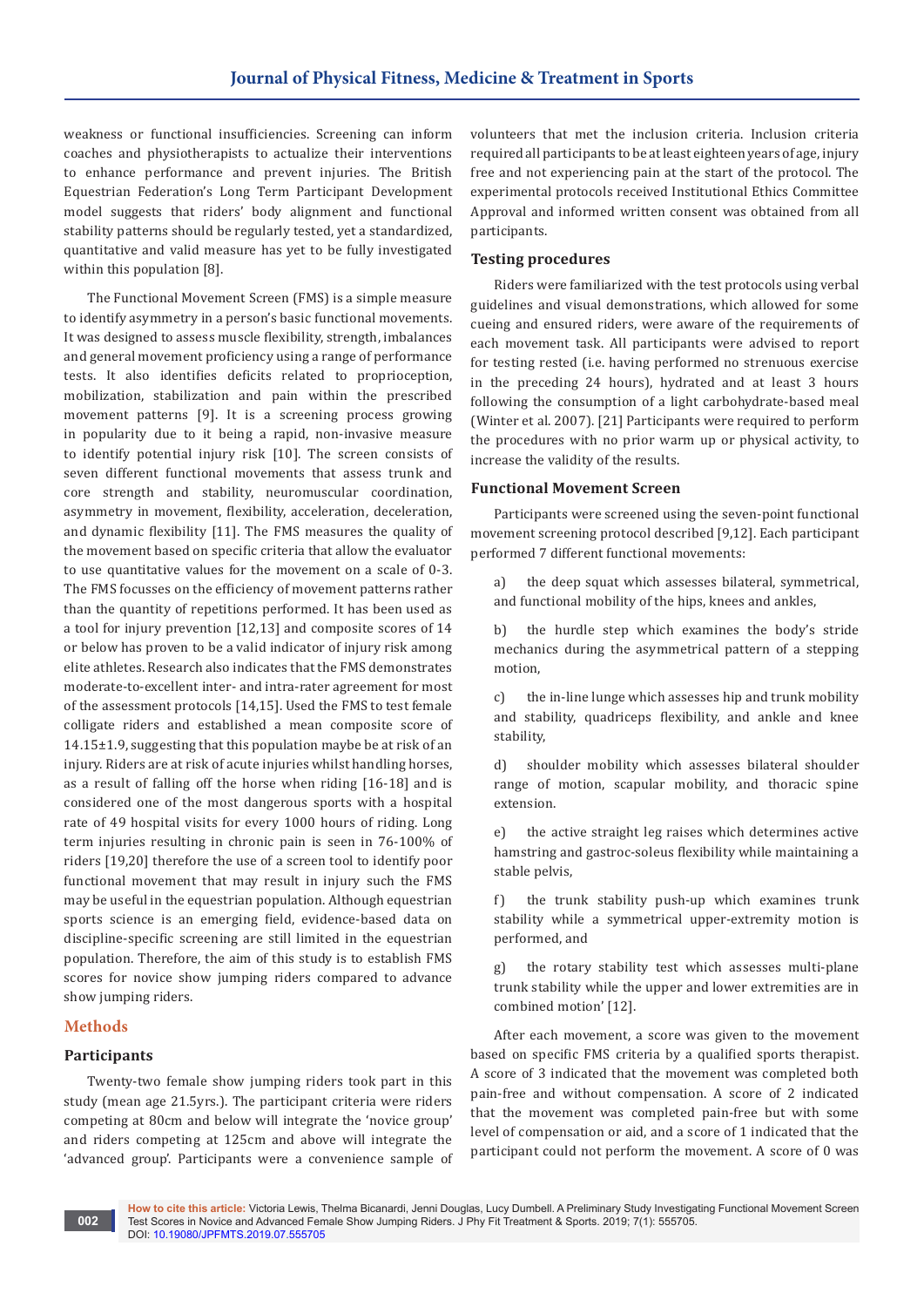assigned to a movement that induced self-reported pain. When a FMS is performed, 5 of the 7 tests (hurdle step, shoulder mobility, active straight leg raise, in-line lunge, and rotary stability) tests are scored independently on the right and left sides of the body, whilst the other two the deep squat and the trunk stability push up test are symmetrical tests. Participants were given three trials of each movement pattern, with each trial being scored by the same researcher real time on a 0-3 point scale. Based upon the relationship between neuromuscular asymmetry and injury risk, the FMS scoring system highlights asymmetry and takes the lowest score of the three as the overall score for that movement [22] After the 7 different movements were evaluated, a cumulative score out of 21 was recorded, as per the method described [9] where 0 is very low and 21 is the highest score possible .

risk of injury based on mean composite FMS scores. Due to the ordinal FMS scoring system a non-parametric Mann Whitney-U statistic was used to test for difference between novice rider and advanced rider groups. An alpha value was set at p<0.05 (confidence interval 95%) throughout unless otherwise stated. Data were analysed using SPSS for Windows version 24.

## **Results**

The mean composite FMS scores (±SD) for the novice group was 12.08 ±2.7; and for the advanced show jumping rider group was 14.08±1.77 (Figure 1). There was a significant difference for FMS composite scores between the novice group (12.08±2.7) and advanced (14.08±1.77) groups (Mann-Whitney U test, p=0.004). One hundred percent of novice riders and 50% of advanced riders scored ≤14, indicating a risk of injury (Table 1) with an odds ratio of 2:1 in novice riders: advanced riders. A novice rider is two times more likely to be at risk of an injury based on their composite FMS score.

## **Statistical analyses**

Descriptive statistics were used to report scores and percentages within data. Odds ratios were utilized to assess



**Table 1:** A comparison of Functional Movement Screening composite scores for a group of novices show jump riders compared to a group of advanced show

| jump riders. |  |
|--------------|--|
|              |  |

**003**

|                | <b>Number of Participants</b><br>(n) | <b>Mean Composite</b><br><b>Score</b> | Range of<br><b>Scores</b> | Number of scores<br>$\leq 14$ | <b>Number of Scores</b><br>>14 | <b>Odds Ratio</b>           |
|----------------|--------------------------------------|---------------------------------------|---------------------------|-------------------------------|--------------------------------|-----------------------------|
| Novice Rider   | $\overline{1}$                       | 12.08                                 | $18-14$                   | 12(100%)                      | $0(0\%)$                       | Ad Rider: Nov rider<br>2:01 |
| Advanced Rider | 10                                   | 14.8                                  | $19-Nov$                  | 95(50%)                       | $5(50\%)$                      |                             |

FMS for individual exercises (Figure 2) showed no significant difference between the two groups except Hurdle Step Left leg (p=0.032), Shoulder Mobility Right arm (p=0.004) No significant

difference was seen in absolute asymmetry between riders and non-riders (Mann-Whitney U test, n=23, all p>0.05).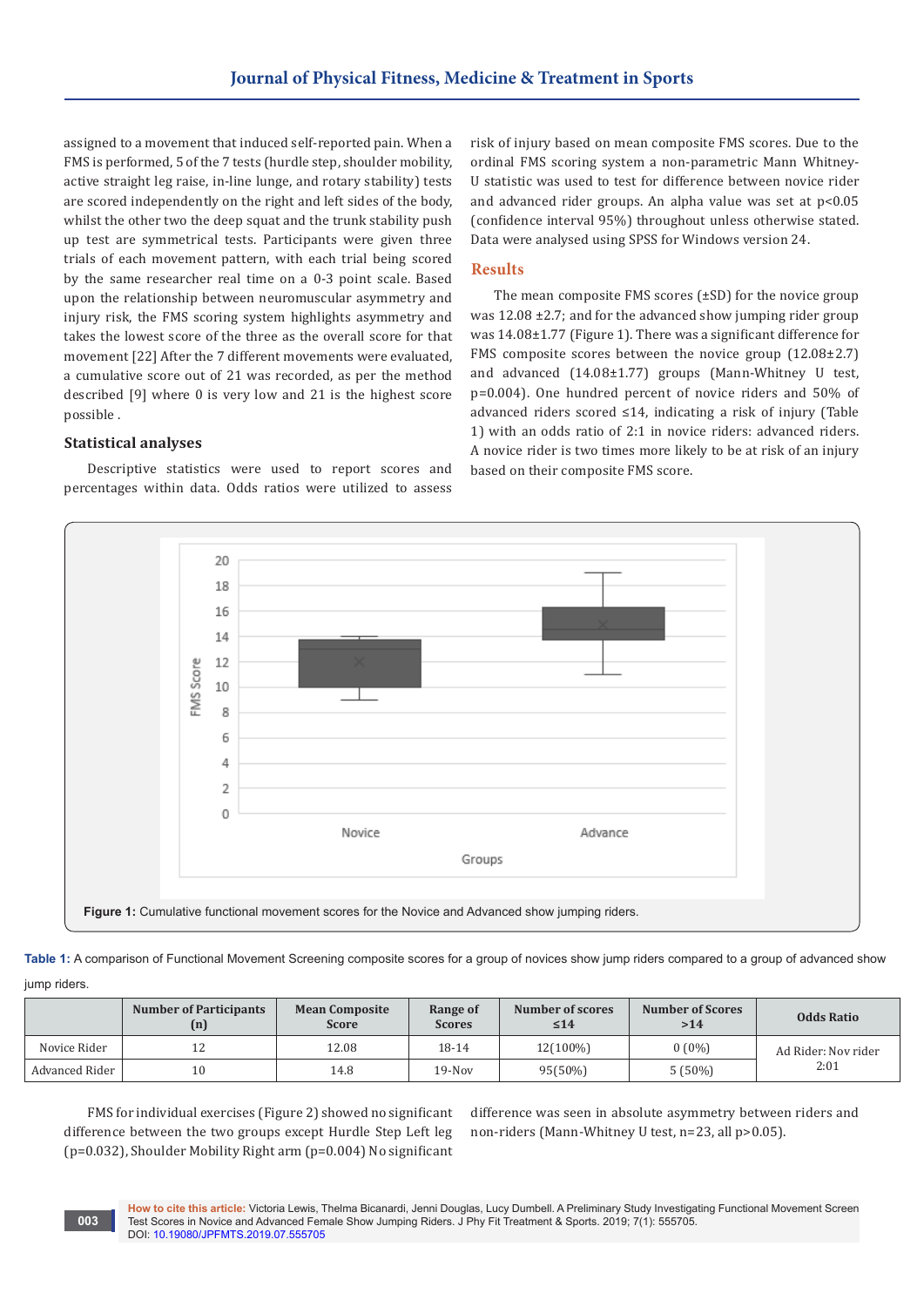

## **Discussion**

**004**

The purpose of this study was to determine FMS scores in a sub-population of female show jumpers based upon reports of a high prevalence of pain [19,23] and asymmetry [13,24] within horse riders. FMS test results have been described in many other populations, including distance runners [25] professional football players [13] young and active populations [26] and military personnel [27]. It is pertinent to establish FMS patterns specific to individual groups of athletes to understand how sports specific demands may influence movement patterns. In this study composite scores for novice show jumping riders was 12.08±2.7; and for the advanced show jumping riders was 14.08±1.77. This is lower than what has been established for all other populations found in current literature [15,20,28,29]. including colligate horse riders where a score of 14.12 was found. Based on the composite scores in the current study novice show jumping riders double their risk of an injury compared to advanced show jumping riders. Whilst the differential FMS score of 14 indicates a general predisposition to increase injury risk, it would be interesting to identify whether there was a clear relationship between FMS score and injury during show jumping.

Horse riding is regarded as one of the most dangerous sports due to the high numbers of injuries and this may explain the low composite scores. However, research concludes that riders are at risk of acute injuries whilst handling horses or as a result of falling off the horse when riding [16-18] there is no evidence to suggest these acute injuries are as result of poor functional movement patterns. The hospitalization rate for equestrian activity is 49

hospital visits for every 1000 hours of riding identified that over half of riders that had been hospitalized due to an acute riding injury, experienced chronic physical difficulties following their accident including chronic pain, weakness, decreased balance, headaches, limited use of limbs which may affect functional movement. Overuse injuries can be caused by the repetitive movement patterns experienced during riding and the repetitive of riding and nature of tasks required to care for horses e.g. mucking out. Horse-riders have been reported as frequently having an asymmetric posture [3,24] which may explain the low functional movement scores seen in the show jumping riders. As such they are at risk of spinal instability, contributing to overuse injury and inevitably leading to back pain [19,20,24,30,31] One of the most prevalent areas of pain in the riding population is back pain (BP), with a reported prevalence of 86% - 100% compared to 33% in non-riders [19,20,23]. No rider in the current study was unable to complete any of the tests due to serve pain (producing a score of 0), low or moderate levels of pain, which may have an influence on the movement pattern was not recorded in this study but the relationship between pain and functional movement is worthy of further research.

Within the individual tests the shoulder mobility hurdle step and inline lunge test demonstrate high variability, and individuals differed within the novice group and when compared to the advanced rider group. The advanced participants in this study scored greater scores in the right shoulder mobility test than novice riders. The shoulder mobility test examines shoulder range of motion, scapular motion and thoracic spine mobility. This trend was also seen in the study of [26]. The in-line lunge assesses bilateral stability and mobility of the trunk, hips, knees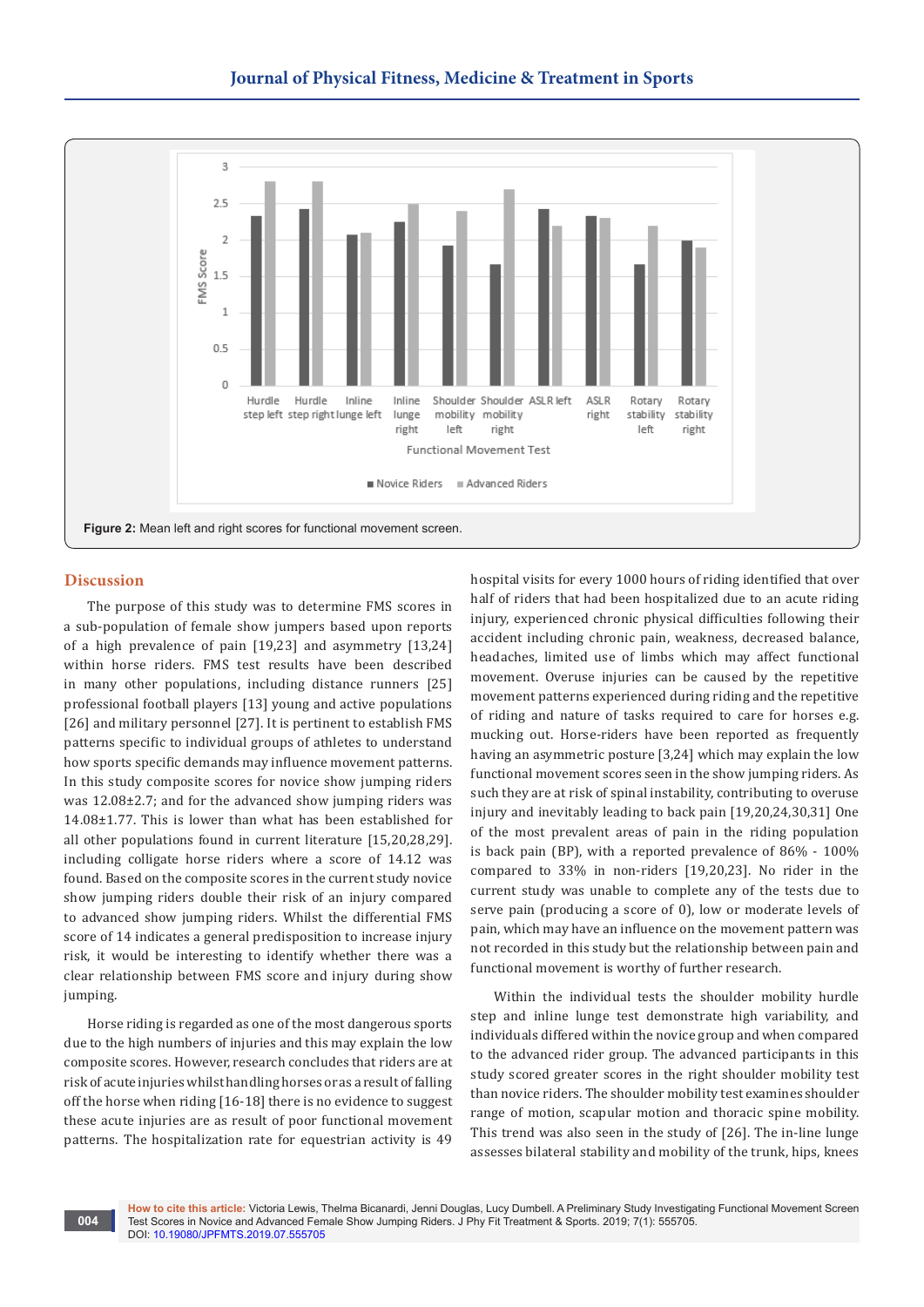and ankles. It challenges the body's trunk and lower extremities to resist rotation and lateral flexion to ensure appropriate alignment in all three planes. [32] points out that trunk rotation to the right was a common postural characteristic in riders and that trunk rotation asymmetry deviates pressure away from the central position in the saddle producing uneven weight through the pelvis. Asymmetric performance in the hurdle step and inline lunge can be a result of many factors such as hip limitations of either legs, adductor and abductor tightness or weakness or limitations in the thoracolumbar spine. It is important to further investigate the cause in each individual rider, but a trend for this movement scoring asymmetric is apparent in riders. Increased iliac crest height to the right has been reported [3] and authors had suggested that the causal factor may be greater muscle stiffness and development on the right side would limit lateral bending to the left. [24] also report this right hip limitation and blocking of movement to the left during actual riding. [3] evaluated symmetry whist riding and showed riders with a greater number of years' experience, or competing at a higher level, showed significantly greater postural asymmetries than those with less experience but off horse FMS scores were lower in the novice scores compared to advanced riders in this study, so further evaluation of riding asymmetry and FMS asymmetry is needed.

Athletes often utilize compensatory movement patterns to achieve performance. However, these inefficient movement strategies may reinforce poor biomechanical movement patterns during typical activities, resulting in injury [9]. Injury and pain can result in poor performance, time off, retirement and severe injuries seen in equestrian sports, often have life changing consequences [20]. It is important to be able to identify riders at risk of injury through screening mechanisms so that preventative measures such as strength and conditioning programmes, ergonomics, and training practices can be utilized. Research has demonstrated the importance and contributions of core stability in producing efficient trunk and limb movement allowing for the generation, transfer, and control of forces or energy during integrated kinetic chain activities. During whole-body movement, the core muscle groups (i.e., transversus abdominis, multifidus, rectus abdominis, and oblique abdominals) are activated before any limb movements. Highlighting the importance of these core muscles in functional movement. This core stability is also key to the rider position as the rider requires stabilization and isometric contraction of the back and core muscles damage to these muscle groups caused by repetitive strain can result in chronic LBP. Poor endurance of the hip extensor muscle (Gluteus maximus) and hip abductors (Gluteus medius) has also been previously noted in individuals suffering with LBP [33]. This suggests that weakness in these muscle groups in connection with LBP may have an impact on the rider maintaining a correct position [19,20] Thus, a strength and conditioning programme focused on developing the 'core' could improve the FMS scores in

**005**

a show jumping riders, reducing injury risk, in turn improve the riders' position (Hampson & Randle, 2015) [34] and ultimately show jumping performance.

#### **Limitations**

The sample was convenience based and a small sample of twenty-two female show jumping riders that were eligible to participate within this study recruited. Additional training load were not accounted for within this study but could be considered in future studies. The current study has established and corroborated reports that riders have asymmetric movement patterns, and future research should consider exploring the role of the FMS as a screening tool in horse riders [35,36].

#### **Conclusion**

This study highlights that composite FMS scores found in a small purposeful sample of show jumping riders indicate a higher risk of injury in novice show jumping riders compared to advanced show jumping riders. However, the composite FMS scores were lower than reported in other sports and collegiate aged riders, suggesting some show jumping riders may be at risk of injury. The FMS scores showed that riders scored differently across the tests demonstrating asymmetric movement patterns potentially limiting left lateral movement patterns. Limited left lateral movement patterns have been observed in riders in other studies. Asymmetry has an impact on equestrian performance and given the duration of a rider's career, which may span four decades, highlights the importance of regular functional movement screening to the individual rider. Such findings can be used to develop individual axillary training programs to improve functional movement and targeted injury prevention. Further research to establish normative scores for other horse riding populations based on discipline, level and age could inform the development of future training to minimize the risk of asymmetry and injury.

### **Acknowledgement**

The authors would like to thank all the participants for their time and to the staff at the Margaret Giffin Rider Performance Centre, Hartpury.

#### **References**

- 1. [Chorba RS, Chorba DJ, Bouillon LE, Overmyer CA, Landis JA \(2010\) Use](https://www.ncbi.nlm.nih.gov/pubmed/21589661/)  [of a functional movement screening tool to determine injury risk in](https://www.ncbi.nlm.nih.gov/pubmed/21589661/)  [female collegiate athletes. N Am J Sports Phys Ther 5\(2\): 47-54.](https://www.ncbi.nlm.nih.gov/pubmed/21589661/)
- 2. [Guire R, Mathie H, Fisher M, Fisher D \(2017\) Riders' perception of](https://www.wageningenacademic.com/doi/abs/10.3920/CEP160026)  [symmetrical pressure on their ischial tuberosities and rein contact](https://www.wageningenacademic.com/doi/abs/10.3920/CEP160026)  [tension whilst sitting on a static object. Comparative Exercise](https://www.wageningenacademic.com/doi/abs/10.3920/CEP160026)  [Physiology 13\(1\): 7-12.](https://www.wageningenacademic.com/doi/abs/10.3920/CEP160026)
- 3. [Hobbs SJ, Baxter J, Broom L, Rossell LD, Sinclair J, et al. \(2014\) Posture,](https://www.ncbi.nlm.nih.gov/pubmed/25414745/)  [Flexibility and Grip Strength in Horse Riders. Journal of Human](https://www.ncbi.nlm.nih.gov/pubmed/25414745/)  [Kinetics 42: 113-125.](https://www.ncbi.nlm.nih.gov/pubmed/25414745/)
- 4. [Douglas JD, Price M, Peters DM \(2012\) A Systemic Review of Physical](https://www.wageningenacademic.com/doi/abs/10.3920/CEP12003)  [Fitness, Physiological Demands and Biomechanical Performance in](https://www.wageningenacademic.com/doi/abs/10.3920/CEP12003)  [Equestrian Athletes. Comparative Exercise Physiology 8\(1\): 53-62.](https://www.wageningenacademic.com/doi/abs/10.3920/CEP12003)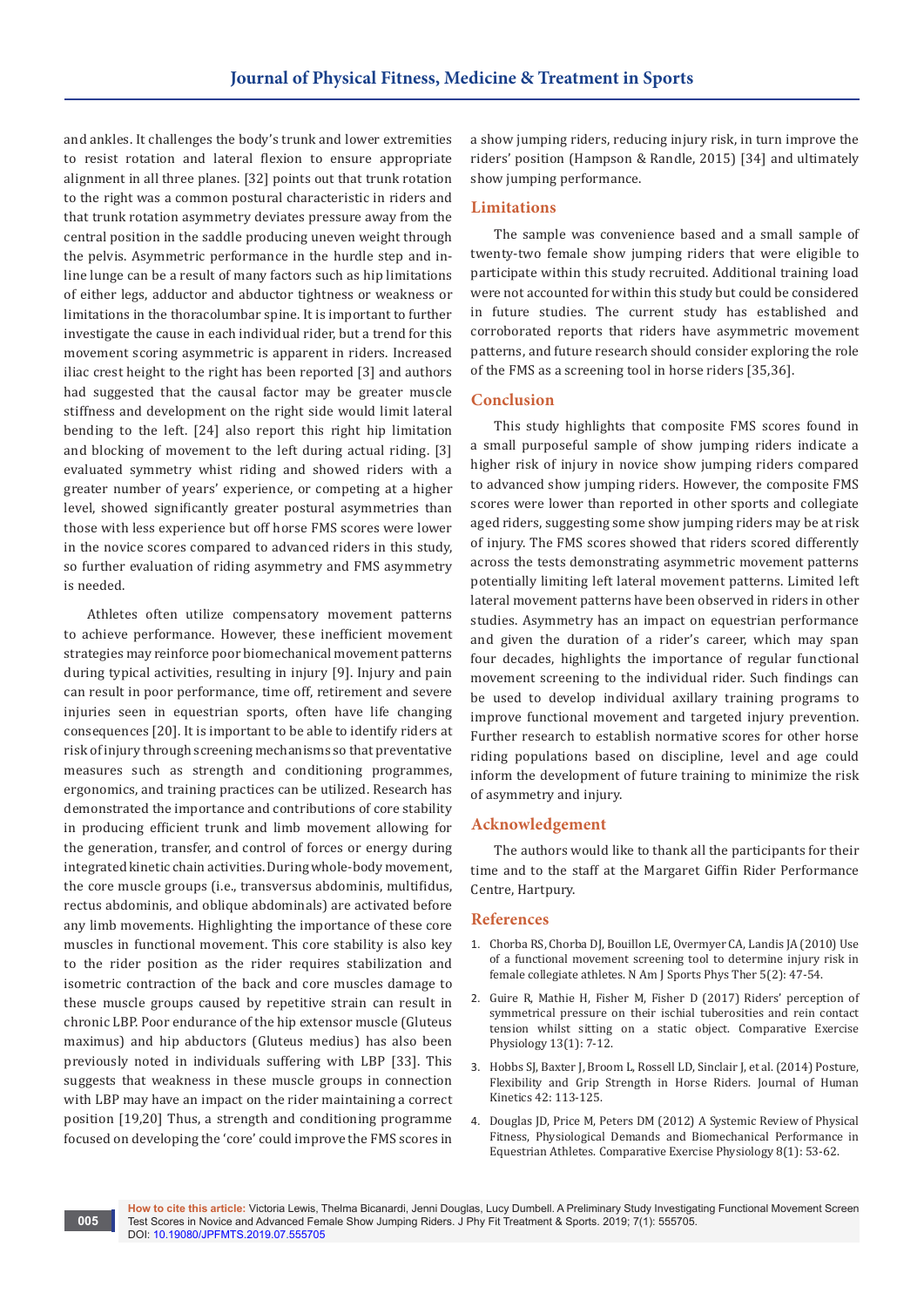- 5. [Thomas Lovett, Emma Hodson-Tole, Kathryn Nankervis \(2005\) A](https://www.cambridge.org/core/journals/equine-and-comparative-exercise-physiology/article/preliminary-investigation-of-rider-position-during-walk-trot-and-canter/ED52DCF228099F262D59720893FC444F)  [preliminary investigation of rider position during walk, trot and canter.](https://www.cambridge.org/core/journals/equine-and-comparative-exercise-physiology/article/preliminary-investigation-of-rider-position-during-walk-trot-and-canter/ED52DCF228099F262D59720893FC444F)  [Equine and Comparative Exercise Physiology 2\(2\): 71-76.](https://www.cambridge.org/core/journals/equine-and-comparative-exercise-physiology/article/preliminary-investigation-of-rider-position-during-walk-trot-and-canter/ED52DCF228099F262D59720893FC444F)
- 6. [Nankervis K, Dumbell L, Herbert L, Winfield J, Guire R \(2015\) A](https://www.wageningenacademic.com/doi/abs/10.3920/CEP150004)  [comparison of the position of elite and non-elite riders during](https://www.wageningenacademic.com/doi/abs/10.3920/CEP150004)  [competitive show jumping. Comparative Exercise Physiology 11\(2\):](https://www.wageningenacademic.com/doi/abs/10.3920/CEP150004)  [119-125.](https://www.wageningenacademic.com/doi/abs/10.3920/CEP150004)
- 7. [Patterson M, Doyle J, Cahill E, Caulfield B, Persson UM \(2010\)](https://www.ncbi.nlm.nih.gov/pubmed/21095894)  [Quanitifying show jumping horse rider expertise using IMUs. In:](https://www.ncbi.nlm.nih.gov/pubmed/21095894)  [Proceedings of the Annual International Conference of IEE Engeneeing](https://www.ncbi.nlm.nih.gov/pubmed/21095894)  [in Medicine and Biological Society 684-687.](https://www.ncbi.nlm.nih.gov/pubmed/21095894)
- 8. [British Equestrian Federation \(2018\) Long term participant](https://www.bef.co.uk/Detail.aspx?page=Long-Term-Participant-Development)  [development for equestrian riders, drivers and vaulters. British](https://www.bef.co.uk/Detail.aspx?page=Long-Term-Participant-Development)  [Equestrian Federation: Warwickshire.](https://www.bef.co.uk/Detail.aspx?page=Long-Term-Participant-Development)
- 9. [Cook G, Burton L, Hoogenboom B \(2006\) Pre-Participation Screening:](https://www.ncbi.nlm.nih.gov/pubmed/21522216/)  [The Use of Fundamental Movements as an Assessment of Function](https://www.ncbi.nlm.nih.gov/pubmed/21522216/)  [Part 1. North American Journal of Sports Physical Therapy 1\(2\): 62-72.](https://www.ncbi.nlm.nih.gov/pubmed/21522216/)
- 10. [Cook G, Burton L, Hoogenboom B \(2006\) Pre-Participation Screening:](https://www.ncbi.nlm.nih.gov/pubmed/21522225/)  [The Use of Fundamental Movements as an Assessment of Function –](https://www.ncbi.nlm.nih.gov/pubmed/21522225/)  [Part 2. North American Journal of Sports Physical Therapy 1\(3\): 132-](https://www.ncbi.nlm.nih.gov/pubmed/21522225/) [139.](https://www.ncbi.nlm.nih.gov/pubmed/21522225/)
- 11. [Peate WF, Bates G, Francis S, BellamyK \(2007\) Core strength: A new](https://www.ncbi.nlm.nih.gov/pubmed/17428333)  [model for injury prediction and prevention. Journal of Occupational](https://www.ncbi.nlm.nih.gov/pubmed/17428333)  [Medicine and Toxicology 2: 3.](https://www.ncbi.nlm.nih.gov/pubmed/17428333)
- 12. [Kiesel K, Pilsky P, Voight M \(2007\) Can serious injury in professional](https://www.ncbi.nlm.nih.gov/pubmed/21522210)  [football be predicted by a preseason functional movement screen?](https://www.ncbi.nlm.nih.gov/pubmed/21522210)  [North American Journal of Sports Physical Therapy 2\(3\): 147-158.](https://www.ncbi.nlm.nih.gov/pubmed/21522210)
- 13. [Kiesel K, Pilsky P, Voight M \(2011\) Functional movement test scores](https://www.ncbi.nlm.nih.gov/pubmed/20030782)  [improve following a standardized off- season intervention program](https://www.ncbi.nlm.nih.gov/pubmed/20030782)  [in professional football players. Scandinavian Journal of Medicine and](https://www.ncbi.nlm.nih.gov/pubmed/20030782)  [Science in Sports 21\(2\): 287-292.](https://www.ncbi.nlm.nih.gov/pubmed/20030782)
- 14. [Leeder J, Horsley I, Herrington L \(2013\) The inter-rater reliability of](https://www.ncbi.nlm.nih.gov/pubmed/23838983)  [the functional movement screen within an athletic population using](https://www.ncbi.nlm.nih.gov/pubmed/23838983)  [untrained raters. Journal of Strength and Conditioning Research 30\(9\):](https://www.ncbi.nlm.nih.gov/pubmed/23838983)  [2591-2599.](https://www.ncbi.nlm.nih.gov/pubmed/23838983)
- 15. [Shiltz R, Anderson S, Matheson G, Marcello B, Besier T \(2013\) Test](https://www.ncbi.nlm.nih.gov/pubmed/23675792)[retest and interrater reliability of the functional movement screen.](https://www.ncbi.nlm.nih.gov/pubmed/23675792)  [Journal of Athletic Training 48\(3\): 331-336.](https://www.ncbi.nlm.nih.gov/pubmed/23675792)
- 16. [Whitlock MR \(1999\) Injuries to riders in the cross-country phase of](https://bjsm.bmj.com/content/33/3/212)  [eventing: The importance of protective equipment. British Journal of](https://bjsm.bmj.com/content/33/3/212)  [Sports Medicine 33: 212-214.](https://bjsm.bmj.com/content/33/3/212)
- 17. [Sorli JM \(2000\) Equestrian injuries: a five year review of hospital](https://www.ncbi.nlm.nih.gov/pubmed/10728545)  [admissions in British Columbia, Canada. Injury Prevention 6 \(1\): 59-](https://www.ncbi.nlm.nih.gov/pubmed/10728545) [61.](https://www.ncbi.nlm.nih.gov/pubmed/10728545)
- 18. [Moss PA, Wan A, Whitlock MR \(2002\) A changing pattern of injuries to](https://emj.bmj.com/content/19/5/412)  [horse riders. Emergency Medicine Journal 19\(5\): 412-414.](https://emj.bmj.com/content/19/5/412)
- 19. [Lewis V, Kennerley R \(2017\) A preliminary study to investigate the](https://www.wageningenacademic.com/doi/abs/10.3920/CEP180006)  [prevelance of pain in elite dressage riders during competition in the](https://www.wageningenacademic.com/doi/abs/10.3920/CEP180006)  [United Kingdom. Journal of Comparative Exercise Physiology 13\(4\):](https://www.wageningenacademic.com/doi/abs/10.3920/CEP180006)  [259-263.](https://www.wageningenacademic.com/doi/abs/10.3920/CEP180006)
- 20. [Lewis V, Baldwin K \(2018\) A preliminary study to investigate the](https://www.wageningenacademic.com/doi/abs/10.3920/CEP180006)  [prevalence of pain in international event riders during competition,](https://www.wageningenacademic.com/doi/abs/10.3920/CEP180006)  [in the United Kingdom. Journal of comparative Exercise Physiology](https://www.wageningenacademic.com/doi/abs/10.3920/CEP180006)  [14\(3\): 173-181.](https://www.wageningenacademic.com/doi/abs/10.3920/CEP180006)

**006**

- 21. [Winter EM, Jones AM, Davidson RCR, Bromley PD, Mercer TH \(2007\)](https://www.taylorfrancis.com/books/e/9780203966846)  [Sport and Exercise Physiology Testing Guidelines: Sport Testing.](https://www.taylorfrancis.com/books/e/9780203966846)  [Routledge, London & New York, pp. 384.](https://www.taylorfrancis.com/books/e/9780203966846)
- 22. Beckham SG, Harper H (2010) Functional training: Fad or here to stay? American College of Sport Medicine Health Fitness Journal 14: 24-30.
- 23. [Kraft C, Urban N, Ilg A, Wallny TM, Scharfstädt M, et al. \(2007\) Influence](https://www.ncbi.nlm.nih.gov/pubmed/17385102)  [of the riding discipline and riding intensity on the incidence of back](https://www.ncbi.nlm.nih.gov/pubmed/17385102)  [pain in competitive horseback riders, Sportverletz Sportschaden](https://www.ncbi.nlm.nih.gov/pubmed/17385102)  [21\(1\): 29-33.](https://www.ncbi.nlm.nih.gov/pubmed/17385102)
- 24. [Symes D, Ellis R \(2009\) A preliminary study into rider asymmetry](https://www.sciencedirect.com/science/article/pii/S1090023309001142)  [within equitation. The Veterinary Journal 181\(1\): 34-37.](https://www.sciencedirect.com/science/article/pii/S1090023309001142)
- 25. [Loudon JK, Parkerson-Mitchell AJ, Hildebrand LD, Teague C \(2014\)](https://www.ncbi.nlm.nih.gov/pubmed/24662154)  [Functional movement screen scores in a group of running athletes.](https://www.ncbi.nlm.nih.gov/pubmed/24662154)  [Journal of Strength and Conditioning Research 28\(4\): 909-913.](https://www.ncbi.nlm.nih.gov/pubmed/24662154)
- 26. [Schneiders AG, Davidsson A, Horman E, Sullivan SJ \(2011\) Functional](https://www.ncbi.nlm.nih.gov/pubmed/21713227/)  [movement screen normative values in a young, active population. The](https://www.ncbi.nlm.nih.gov/pubmed/21713227/)  [International Journal of Sports Physical Therapy 6\(2\): 75-82.](https://www.ncbi.nlm.nih.gov/pubmed/21713227/)
- 27. [Lisman P, O'Connor FG, Deuster PA, Knapik JJ \(2013\) Functional](https://www.ncbi.nlm.nih.gov/pubmed/23190584)  [movement screen and aerobic fitness predict injuries in military](https://www.ncbi.nlm.nih.gov/pubmed/23190584)  [training. Medicine and Science in Sport and Exercise 45\(4\): 636-643.](https://www.ncbi.nlm.nih.gov/pubmed/23190584)
- 28. [McCall A, Carling C, Nedelec M, Davison M, Le Gall F, et al. \(2014\) Risk](https://www.ncbi.nlm.nih.gov/pubmed/24837243)  [factors, testing and preventative strategies for non-contact injuries in](https://www.ncbi.nlm.nih.gov/pubmed/24837243)  [professional football: current perceptions and practices of 44 teams](https://www.ncbi.nlm.nih.gov/pubmed/24837243)  [from various premier leagues. British Journal of Sports Medicine](https://www.ncbi.nlm.nih.gov/pubmed/24837243)  [48\(18\): 1352-1357.](https://www.ncbi.nlm.nih.gov/pubmed/24837243)
- 29. [Perry F, Koehle M \(2013\) Normative data for the functional movement](https://www.ncbi.nlm.nih.gov/pubmed/22561971)  [screen in middle-aged adults. The Journal of Strength and Conditioning](https://www.ncbi.nlm.nih.gov/pubmed/22561971)  [Research 27\(2\): 458-462.](https://www.ncbi.nlm.nih.gov/pubmed/22561971)
- 30. [Al-Elisa E, Egan D, Deluzio K, Wassersug R \(2006\) Effects of pelvic](https://www.ncbi.nlm.nih.gov/pubmed/16449891)  [skeletal asymmetry on trunk movement three-dimensional analysis](https://www.ncbi.nlm.nih.gov/pubmed/16449891)  [in healthy individuals versus patients with mechanical low back pain.](https://www.ncbi.nlm.nih.gov/pubmed/16449891)  [Spine 31\(3\): E71-E79.](https://www.ncbi.nlm.nih.gov/pubmed/16449891)
- 31. [Al-Elisa E, Egan D, Deluzio K, Wassersug R \(2006\) Effects of pelvic](https://www.ncbi.nlm.nih.gov/pubmed/16508537)  [asymmetry and low back pain on trunk kinematics during sitting: a](https://www.ncbi.nlm.nih.gov/pubmed/16508537)  [comparison with standing. Spine 31\(5\): E135-E143.](https://www.ncbi.nlm.nih.gov/pubmed/16508537)
- 32. [Alexander J, Hobs SJ, May K, Northrop A, Brigden C \(2015\) Postural](https://www.ncbi.nlm.nih.gov/pubmed/25662002)  [characteristics of female dressage riders using 3D motion analysis and](https://www.ncbi.nlm.nih.gov/pubmed/25662002)  [the effects of an athletic taping technique: a randomised control trial.](https://www.ncbi.nlm.nih.gov/pubmed/25662002)  [Physical Therapy in Sport 16\(2\): 154-161.](https://www.ncbi.nlm.nih.gov/pubmed/25662002)
- 33. [Nadler SF, Wu KD, Galski T, Feinberg JH \(1998\) Lower back pain in](https://www.ncbi.nlm.nih.gov/pubmed/9563115)  [college athletes: A prospective study correlating lower extremity](https://www.ncbi.nlm.nih.gov/pubmed/9563115)  [overuse or acquired ligamentus laxity with lower back pain. Spine](https://www.ncbi.nlm.nih.gov/pubmed/9563115)  [23\(7\): 818-833.](https://www.ncbi.nlm.nih.gov/pubmed/9563115)
- 34. [Hampson A, Randle H \(2015\) The influence of an 8-week rider core](https://www.tandfonline.com/doi/abs/10.1080/24748668.2015.11868858)  [fitness program on the equine back at sitting trot, International Journal](https://www.tandfonline.com/doi/abs/10.1080/24748668.2015.11868858)  [of Performance Analysis in Sport 15\(3\): 1145-1159.](https://www.tandfonline.com/doi/abs/10.1080/24748668.2015.11868858)
- 35. [Ball CG, Ball JE, Kirkpatrick AW, Mulloy RH \(2007\) Equestrian injuries:](https://www.ncbi.nlm.nih.gov/pubmed/17434372)  [incidence, injury patterns, and risk factors for 10 years of major](https://www.ncbi.nlm.nih.gov/pubmed/17434372)  [traumatic injuries. The American Journal of Surgery 193\(5\): 636-640](https://www.ncbi.nlm.nih.gov/pubmed/17434372).
- 36. [O'Connor FG, Deuster PA, Davis J, Pappas CG, Knapik JJ \(2011\)](https://www.ncbi.nlm.nih.gov/pubmed/21606876)  [Functional movement screening: Predicting injuries in officer](https://www.ncbi.nlm.nih.gov/pubmed/21606876)  [candidates. Medicine & Science in Sport and Exercise 43: 2224-2230.](https://www.ncbi.nlm.nih.gov/pubmed/21606876)